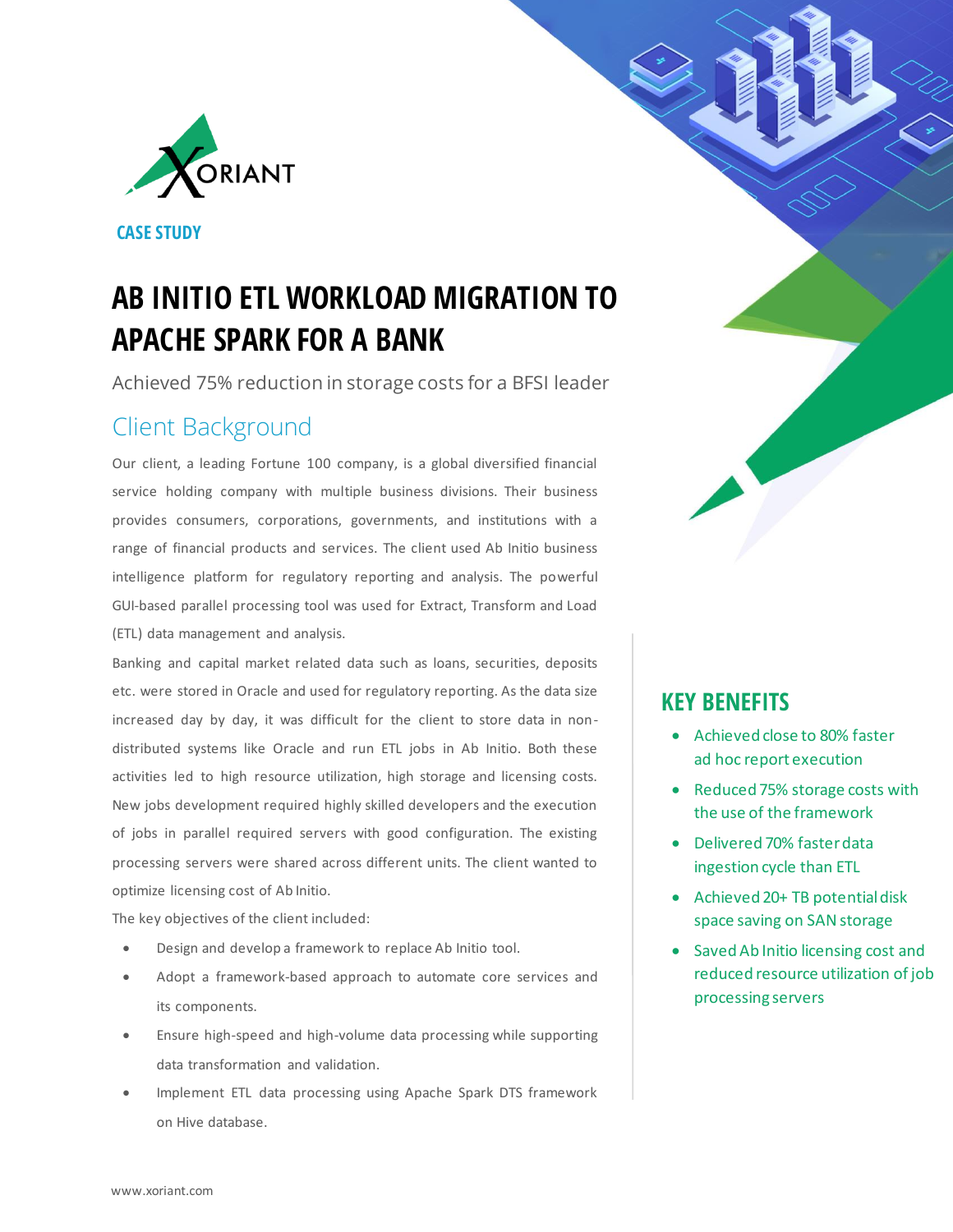- Deliver lean and faster implementation to onboard ETL jobs.
- Reduce the use of Ab Initio tool gradually to save licensing cost and Storage Area Network (SAN).

#### Xoriant Solution | Key Contributions

Xoriant shares a decade-long history of technology partnership with the client enhancing their banking ecosystem. Xoriant BFSI team collaborated with the client's engineering experts to understand vital information in setting up the ETL for data processing used for regulatory reporting and analysis. We combined engineering rigor with next-generation technology expertise to build them a reusable, configurable and scalable framework. The key contributions included:

- Developed a solution to help process metadata and job scheduler to reduce the use of Ab Initio with parallel and multiple rollouts.
- Developed the data ingestion framework on EAP environment using Apache Spark and Apache Hive. The framework was used to achieve bi-directional data movement between Oracle and Hive for data transformation, analysis, and reporting.
- Built a scalable and configurable framework for data ingestion with different modules and components using Java, Spring Boot, Apache Spark 2.4, Apache Hive, Avro file format and Oracle. In addition, we also wrote multiple user-defined functions to support different data transformation needs.
- Developed the user interface using AngularJS and ext JS.
- Developed wrapper shell scripts to schedule simple cron jobs that had to be run by the user (daily/weekly/monthly/quarterly) either by job scheduling tool like Autosys or manually on-demand.
- Ensured data enrichment using different transformations and reporting on the ingested data in EAP. We generated job summary and data profiling results at the end of the jobs which was used for understanding the data and job run statistics.
- Developed data differencing framework to ensure end to end data quality (comparing Ab Initio output and Spark framework output).